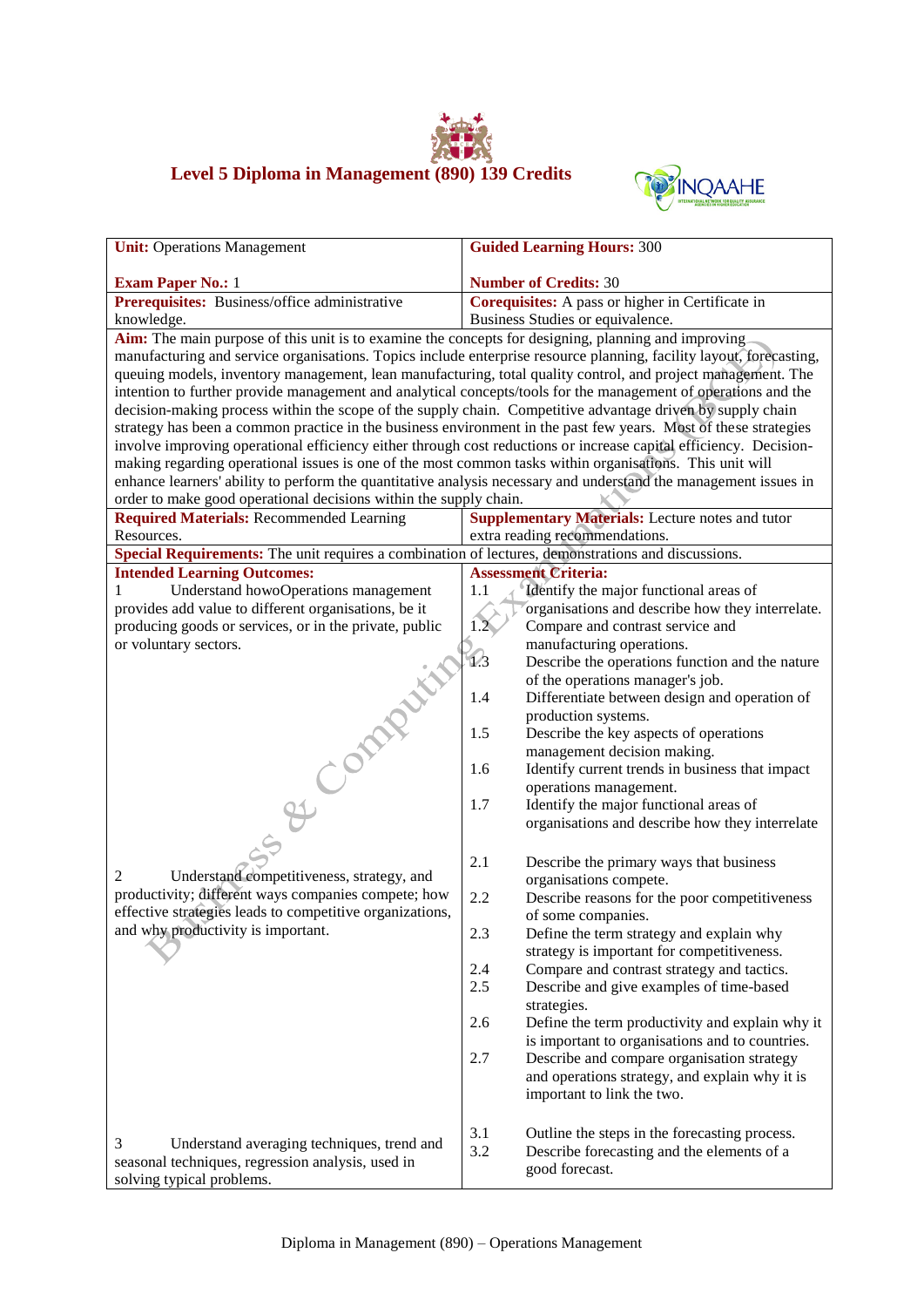4 Understand product and service design; how customer satisfaction begins with product and service design; the systems approach to designing products and services, addressing the needs of stakeholders. 5 Strategic Capacity Planning for Products and Services; how important strategic capacity planning is for products and services and broad classes of capacity planning. 6 Process selection and facility layout as the way in which work stations, equipment, machinery and employees are positioned within a<br>work facility. work facility. 7 The importance of work design concerning with the individual's job, work motivation and developing proper behaviour in an organisation. 8 The importance of location planning and analysis as one of the most critical success factors for any outlet. 3.3 Describe qualitative forecasting techniques and the advantages and disadvantages of each. 3.4 Compare and contrast qualitative and quantitative approaches to forecasting. 3.5 Describe ways of evaluating and controlling forecasts. 3.6 Identify the major factors to consider when choosing a forecasting technique. 4.1 Define key reasons for design or redesign. 4.2 Identify the main objectives of product and service design. 4.3 Describe the importance of standardisation. 4.4 Explain the importance of legal, ethical, and environmental issues in product and service design. 4.5 Describe the phases in product design and development. 4.6 Describe the phases in service design. 4.7 Explain the strategic importance of product and service design 5.1 Explain the importance of capacity planning. 5.2 Describe ways of defining and measuring capacity. 5.3 Describe the determinants of effective capacity. 5.4 **Explain the major considerations related to** developing capacity alternatives. 5.5 Describe approaches that are useful for evaluating capacity alternatives 6.1 Explain the influence that process selection has on organisation. 6.2 Describe the basic processing types. 6.3 Analyse and evaluate automated approaches to processing. 6.4 Explain the need for management of technology. 6.5 Describe the main advantages and disadvantages of product layouts and process layouts. 6.6 Explain the strategic importance of process selection 7.1 Describe the advantages and disadvantages of specialisation 7.2 Explain the term knowledge based pay 7.3 Explain the purpose of methods analysis and describe how methods studies are performed. 7.4 Evaluate the impact of working conditions on job design. 7.5 Define a standard time. 7.6 Describe and compare time study methods and perform calculations. 7.7 Describe the basic approaches to job design and work sampling and perform calculation 8.1 Explain why location decisions are important. 8.2 Describe the options that are available for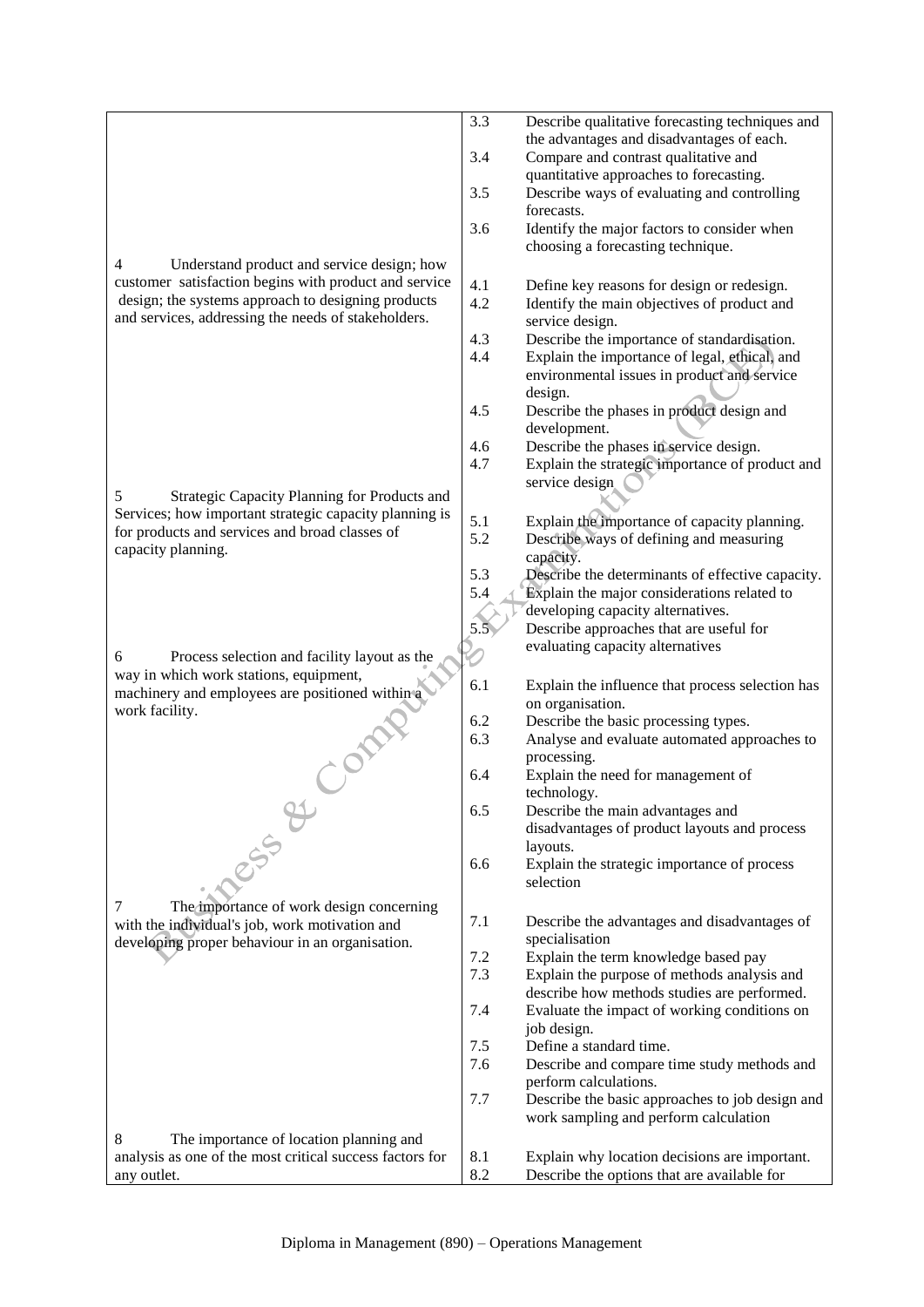9 Why quality is important as it makes sure products and services meet the required standard and the consequences of poor quality. 10 Supply chain management activities to maximise customer value and achieve a sustainable competitive advantage. 11 Inventory management activities in maintaining the process of efficiently overseeing the constant flow of units into and out of an existing inventory. location decisions. 8.3 Describe some of the major factors that affect location decisions. 8.4 Define (i) Process Planning (ii) Process Analysis (iii) Process Innovation (iv) Technology Decisions (v) Capacity Decisions 9.1 Define the term quality. 9.2 Identify the determinants of quality.<br>9.3 Describe the costs associated with qu Describe the costs associated with quality. 9.4 Describe the quality awards. 9.5 Describe TQM. 9.6 Describe and use various quality tools. 9.7 Explain the elements of the quality control process. 9.8 Explain how control charts are used to monitor a process, and the concepts that underlie their use. 9.9 Describe how to use and interpret control charts. 10.1 Explain the increasing importance of outsourcing. 10.2 Describe the objective of supply chain management. 10.3 Identify the elements of supply chain management. 10.4 I Identify the strategic, tactical, and operations issues in supply chain management. 10.5 Explain the value of strategic partnering. 10.6 Describe the critical importance of information exchange across a supply chain. 10.7 Explain the need to manage a supply chain and the potential benefits of doing so 10.8 Outline the key steps, and potential challenges, in creating an effective supply chain 11.1 Describe the nature and importance of service inventories. 11.2 Explain periodic and perpetual review systems. 11.3 Describe the objectives of inventory management. 11.4 Describe the A-B-C approach and explain how it is useful. 11.5 Describe the basic EOQ model and its assumptions and solve typical problems. 11.6 Describe the economic production quantity model and solve typical problems. 11.7 Describe the quantity discount model and solve typical problems. 11.8 Describe reorder point models and solve typical problems. 11.9 Describe situations in which the single-period model would be appropriate, and solve typical problems. 11.10 Define the term inventory, list the major reasons for holding inventories, 11.11 Describe the main requirements for effective inventory management